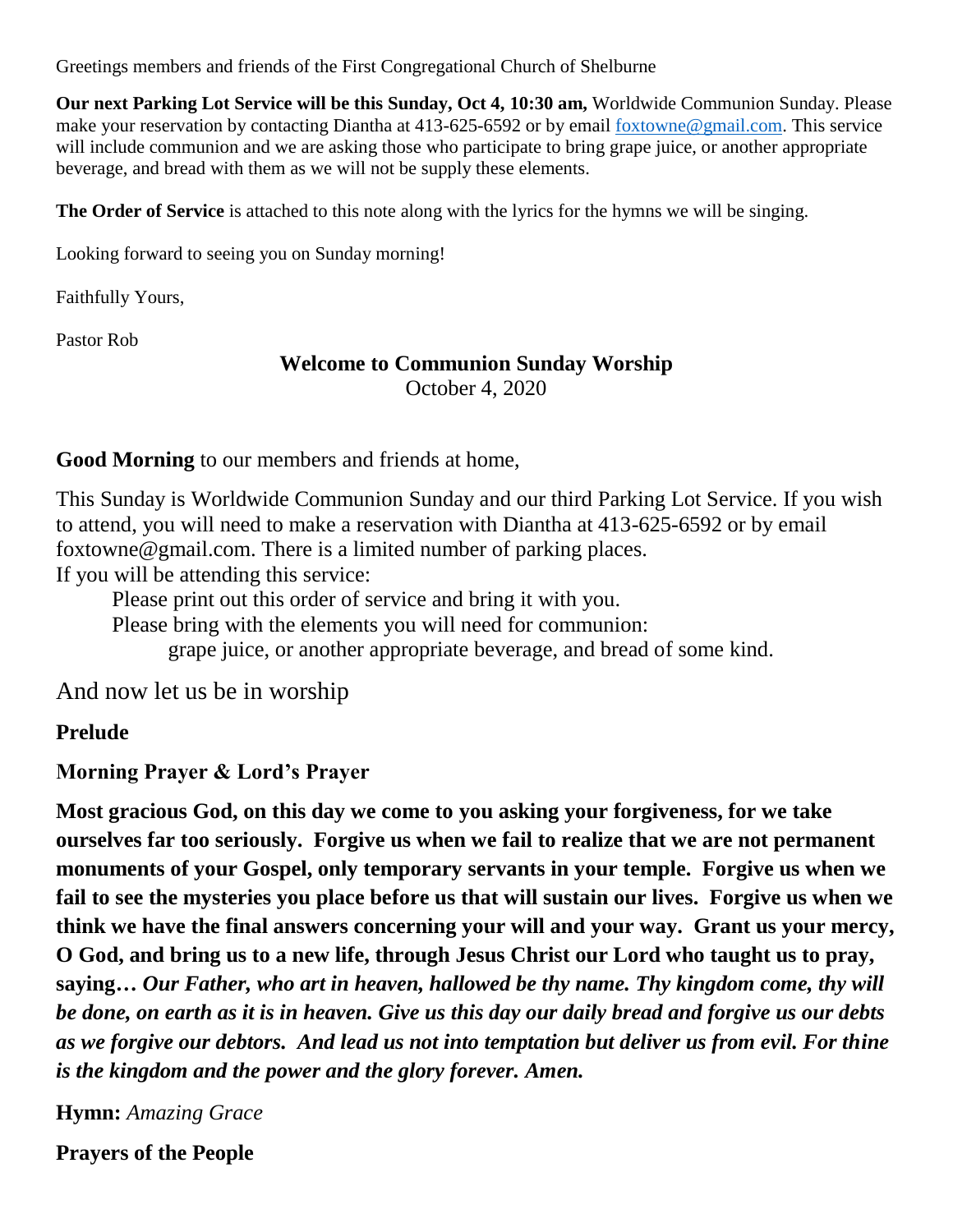Our prayers this morning focus on the unity within the body of Christ and our call to be God's hands on earth. There will also be a time for your own prayers and meditation.

**Gospel reading:** Mark 10:13-16

**Communion Meditation:** *Let Them Come!*

# **Communion Hymn:** *Let Us Break Bread Together*

#### **The Sacrament of Communion**

The Invitation

The Prayer of Consecration

Blessing of the Bread

Blessing of the Cup

**Unison Prayer of Thanksgiving** 

**O God, for the bread that we have eaten, for the cup that we have shared, for the table you have granted, we give you thanks and praise. For the life of Christ within us helping us to live for others, for the strength of Christ to lead us all our days of this our life, we give you thanks and praise. For the blessings you have granted, for the work you place before us, for the gifts of your creation and the promise of your Spirit, we give you thanks and praise, O Lord, our God. Amen.**

**Hymn:** *Take My Life and Let It Be*

# **Benediction**

We are grateful for the work of the Executive Committee, The Reopening Task Force, our layreaders and Tim Graves our resident musician, for making these services possible.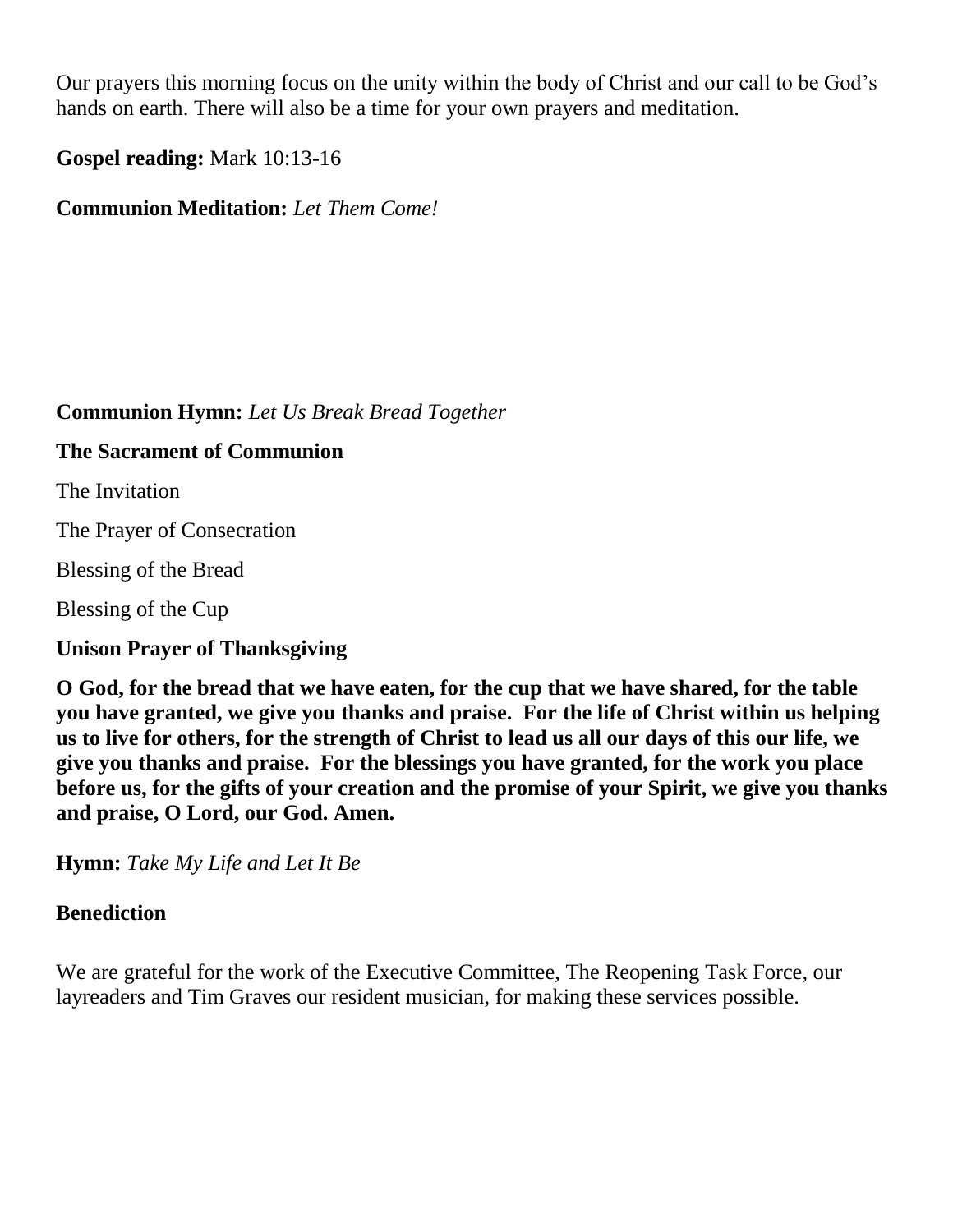*Amazing Grace!* John Newton - 1779

Amazing grace! how sweet the sound - That saved a wretch like me! I once was lost, but now am found, Was blind, but now I see.

'Twas grace that taught my heart to fear, And grace my fears relieved; How precious did that grace appear The hour I first believed!

Through many dangers, toils, and snares, I have already come; 'Tis grace hath brought me safe thus far, And grace will lead me home.

When we've been there ten thousand years, Bright shining as the sun, We've no less days to sing God's praise Then when we'd first begun.

# *Let us break bread together*

Let us break bread together on our knees, (on our knees) Let us break bread together on our knees. (on our knees) When I fall on my knees with my face to the rising sun, O Lord, have mercy on me.

Let us drink wine together on our knees, (on our knees) Let us drink wine together on our knees. (on our knees) When I fall on my knees with my face to the rising sun, O Lord, have mercy on me.

Let us praise God together on our knees, (on our knees) Let us praise God together on our knees. (on our knees) When I fall on my knees with my face to the rising sun, O Lord, have mercy on me.